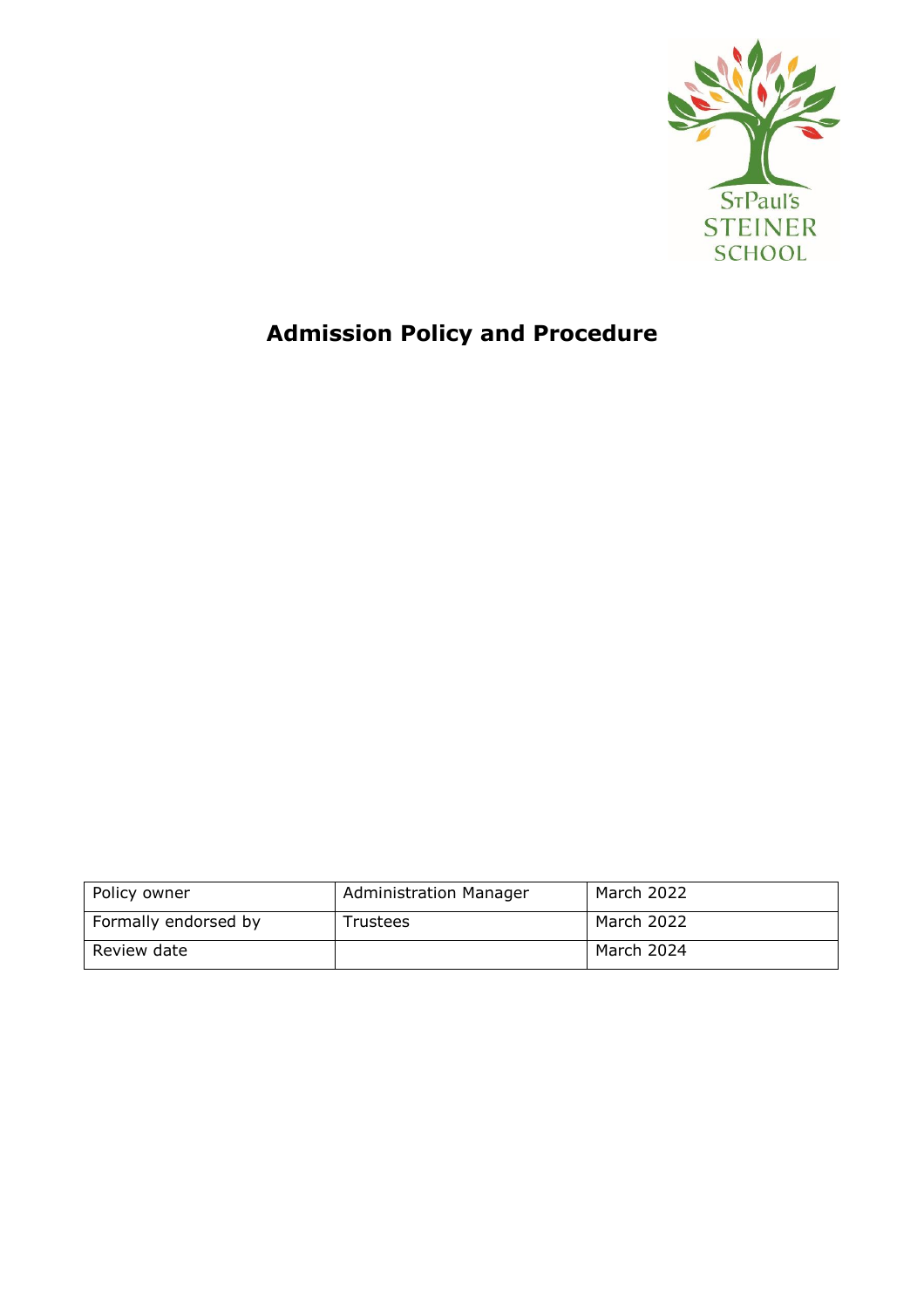# **Admission Policy and Procedure**

*In accordance with section 85 Equality Act 2010, St. Paul's Steiner School is committed to ensuring that admission decisions will be made by a process that is free from any discrimination on the grounds of disability; race; religion or belief; sex; sexual orientation; gender reassignment or pregnancy and maternity. The school will not discriminate in the arrangements it makes for deciding who is offered admission as a pupil, the terms on which it offers to admit a pupil, or by not admitting a person as a pupil.*

*The school must also feel reasonably sure that we are able to educate and develop the prospective pupil to the best of his or her potential so that there is every chance that the pupil will have a happy, fulfilling and successful school career. These aims must continue to be met throughout the pupil's time at the school.*

## **Admissions Procedure**

## **Registration**

As Steiner education has a distinctive approach to education, it is important that parents understand our methods and some of our educational philosophy. In this policy the word

'parent' is used to mean 'parent/carer/guardian'. Experience has shown that pupils benefit if parents and the school have a mutual understanding of child development and our curriculum. Prior to registration, prospective parents are required to attend a school Open Tour held once a term. If the parents are not able to attend a scheduled Open Tour, parents can arrange a private tour for a fee of £150. A registration fee of £100 (£60 for siblings) is payable.

## **Application**

When a place is available in the school, parents will be sent an application form, which should be returned with all the appropriate documentation. This includes reports from any previous setting. Without full reports (attainment, behaviour and SEN information) from the previous setting, including other Steiner Schools, we cannot proceed with the admission. We do not usually accept applications for Class VII, unless under very exceptional circumstances.

Please provide us with as much information about your child as possible including any disability as defined by the Equality Act 2010. This information, together with class visits and interviews (as outlined below), will be used by the school to construct a full picture of the child developmentally and academically so that we can ensure that we can responsibly meet the needs of your child in the school.

At any stage in the Admission Process, the school may request that an applicant has further SEN assessments before moving to the next stage.

#### **Early Years – Kindergartens 3 to 6 years old**

For a child to join the Kindergarten in September, she/he must have had their 3rd birthday before August 31st of that year. Both parent(s) and child will have an opportunity to meet the teacher before admission. During this meeting, parents will have the opportunity to share information about their child and ask questions about the education.

Kindergarten admissions are done on a rolling basis. We begin the application process with new children from the waiting lists, as places become available.

Siblings are placed together to create further continuity, convenience and understanding in families. If a family has reason to believe siblings or twins should be separate, the school will consider these on the merits presented.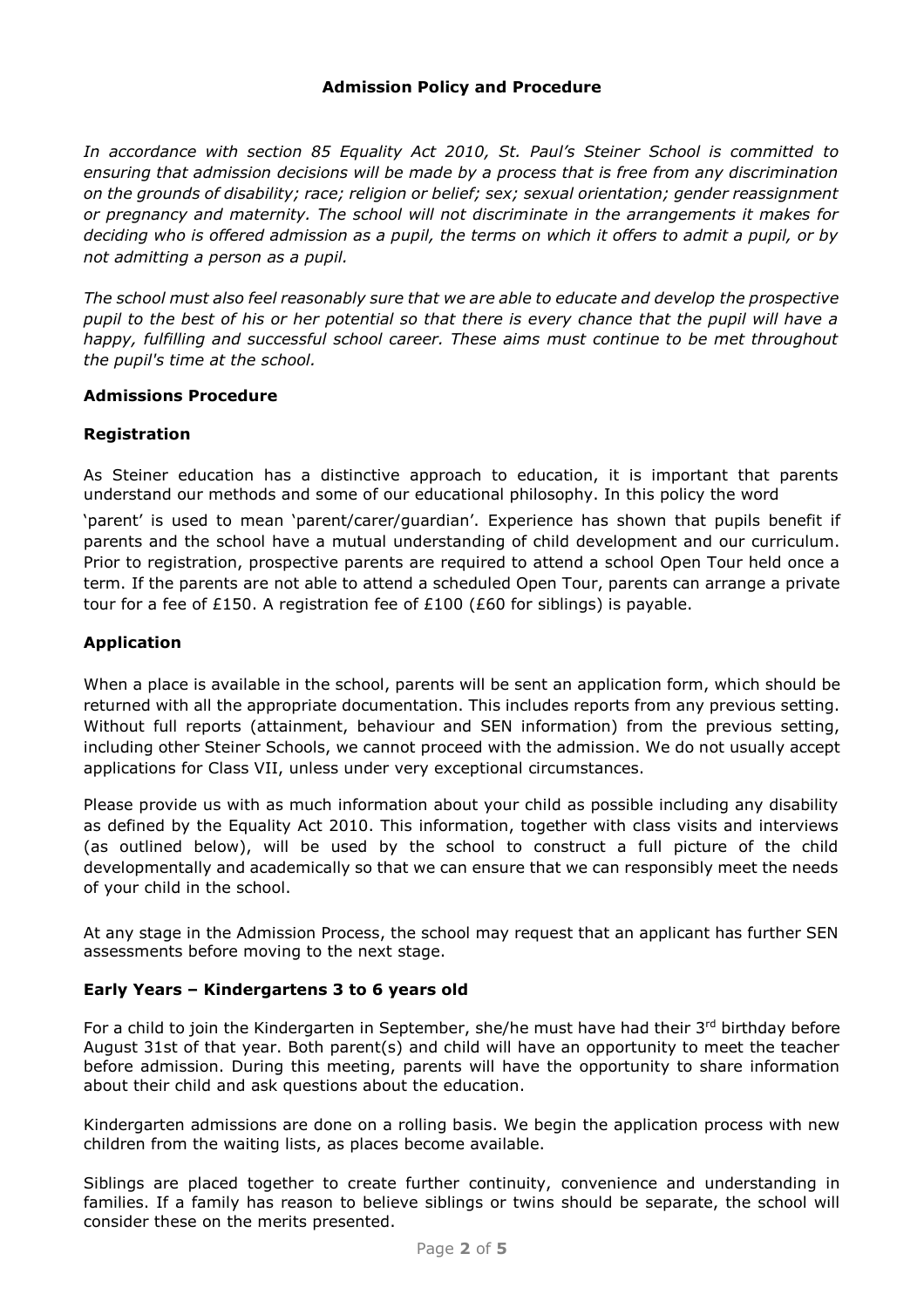# **Offer of a place**

The Admissions Team makes decisions concerning admissions.

Acceptance of a place should be confirmed in writing within 5 working days. The child can start at school once all payments are received.

If a place cannot be offered, parents will be informed in writing. Children are usually admitted at the beginning of each half-term.

# **The Classes (6 -13 years)**

The child and his/her parent(s) will be invited for interview. Your child will be interviewed by a class teacher and the SENCo and parent(s) will have a separate meeting with another member of staff. The aim of this process is to gauge the suitability of the school for each pupil and the suitability of each pupil for a particular class.

#### **Class Visit**

Following the interviews, a decision will be made whether to invite the prospective pupil for a class visit of 5 days. The school reserves the right to cut short the length of time during the visit if necessary.

The School will make any reasonable adjustments necessary during the admissions process including the interview and class visit.

#### **Offer of a place**

The Admissions Team makes decisions concerning admissions. The school will send parents a Letter of Offer which may outline any special conditions needed to support the child's integration into St. Paul's Steiner School for example extra language or other tuition. Acceptance of a place should be confirmed in writing within 5 working days. The child can start at school once all payments are received.

If a place cannot be offered, parents will be informed in writing.

Children are usually admitted at the beginning of each half-term. All places in the classes are offered on half-term probation, including places offered to Class I children not from St Paul's kindergartens. In exceptional circumstances the probationary period may be extended, this will involve writing a provision map for the pupil. After the probationary period, any withdrawal is subject to one term's notice.

#### **ADMISSIONS POLICY**

Selection for entry to the school will be made on the basis of the Admissions process. Specifically we consider:

- **1. St. Paul's suitability for her/his age, ability or special educational needs.**
- **2. Whether we can make reasonable adjustment to accommodate a particular pupil's needs.**
- **3. Whether the acceptance of the applicant is compatible with the efficient education of the children already placed in our school.**
- **4. Whether we have the resources to meet his/her needs within our own Learning Support Team.**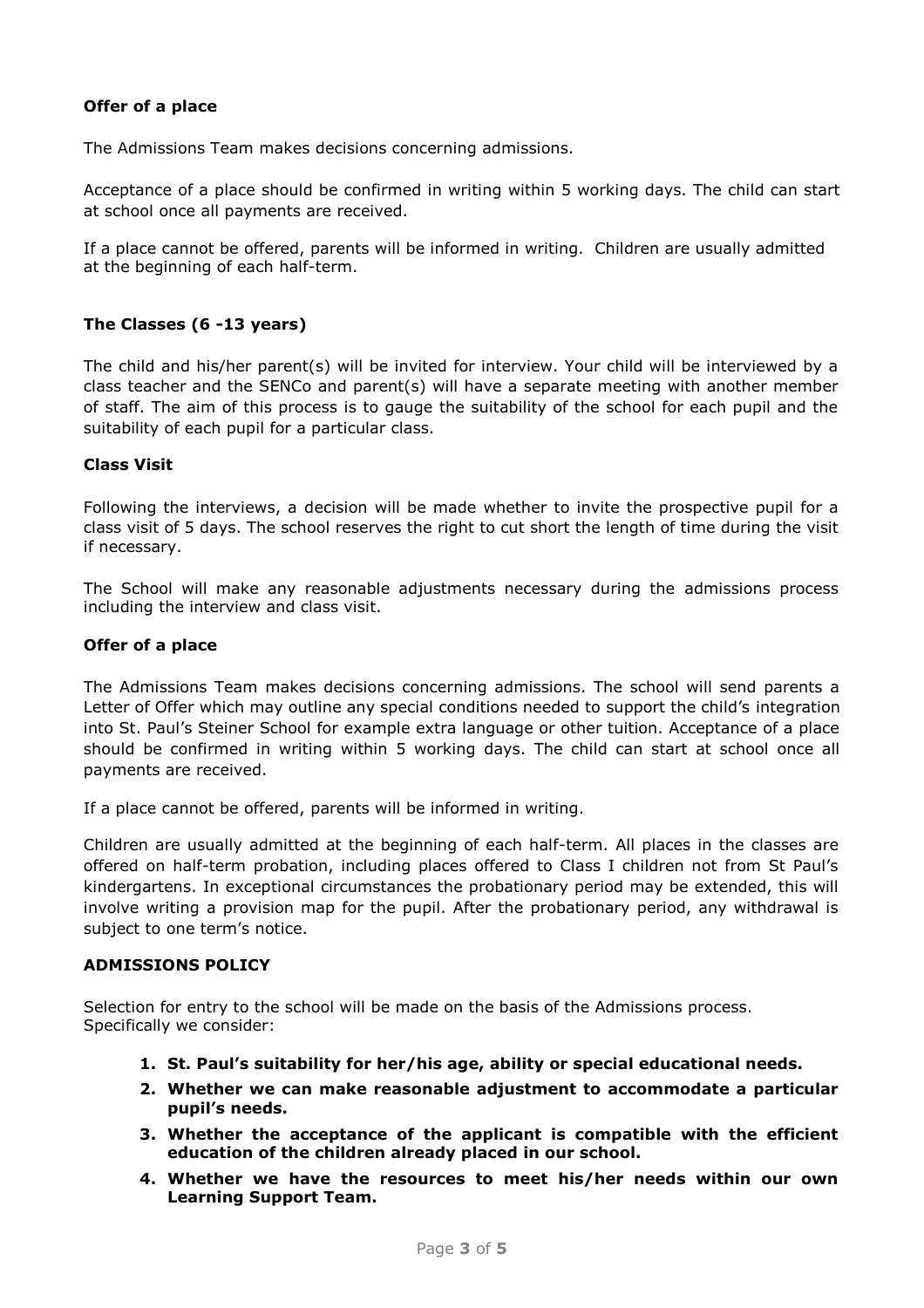Initially a new child might need some extra tuition in certain areas; in foreign languages or music for example. The cost of extra tuition will be covered by parents, except where additional tuition is a reasonable adjustment for a disabled person within the meaning of section 20 Equality Act 2010. The School is entitled to take into account the cost of a reasonable adjustment when determining whether it is reasonable.

Although we would hope that pupils can enjoy their entire education here, progression from the kindergartens to Class I is not automatic and an admissions process takes place at this stage.

Although we welcome pupils transferring from other Steiner schools, the normal admission procedure still applies.

## **Special Needs**

We aim to follow the Special Educational Needs Code of Practice 2015. Where resources and the curriculum allow, adjustments will be made to accommodate children with medical or Special Educational Needs. As part of the admission process, in the case of pupils with medical needs, a risk assessment will take place as well as consultation with relevant specialists to ensure that an informed decision is made.

We strive to provide an inclusive education and will consider all applications carefully. Unfortunately sometimes we have to take the difficult decision that the school cannot meet a child's special educational needs adequately.

#### **Oversubscription**

In case of oversubscription, the order of priority is:

- Siblings
- Children of staff
- Children transferring from North London Steiner School
- Children transferring from other Steiner schools
- Length of time on waiting list

#### **Appeal**

Appeals about an Admissions decision must be made to the School in writing within 5 working days of the receipt of the admissions decision. A response to an appeal will normally be provided within 10 working school days of receipt unless external specialist advice is required in which case a response will be provided as soon as practicable.